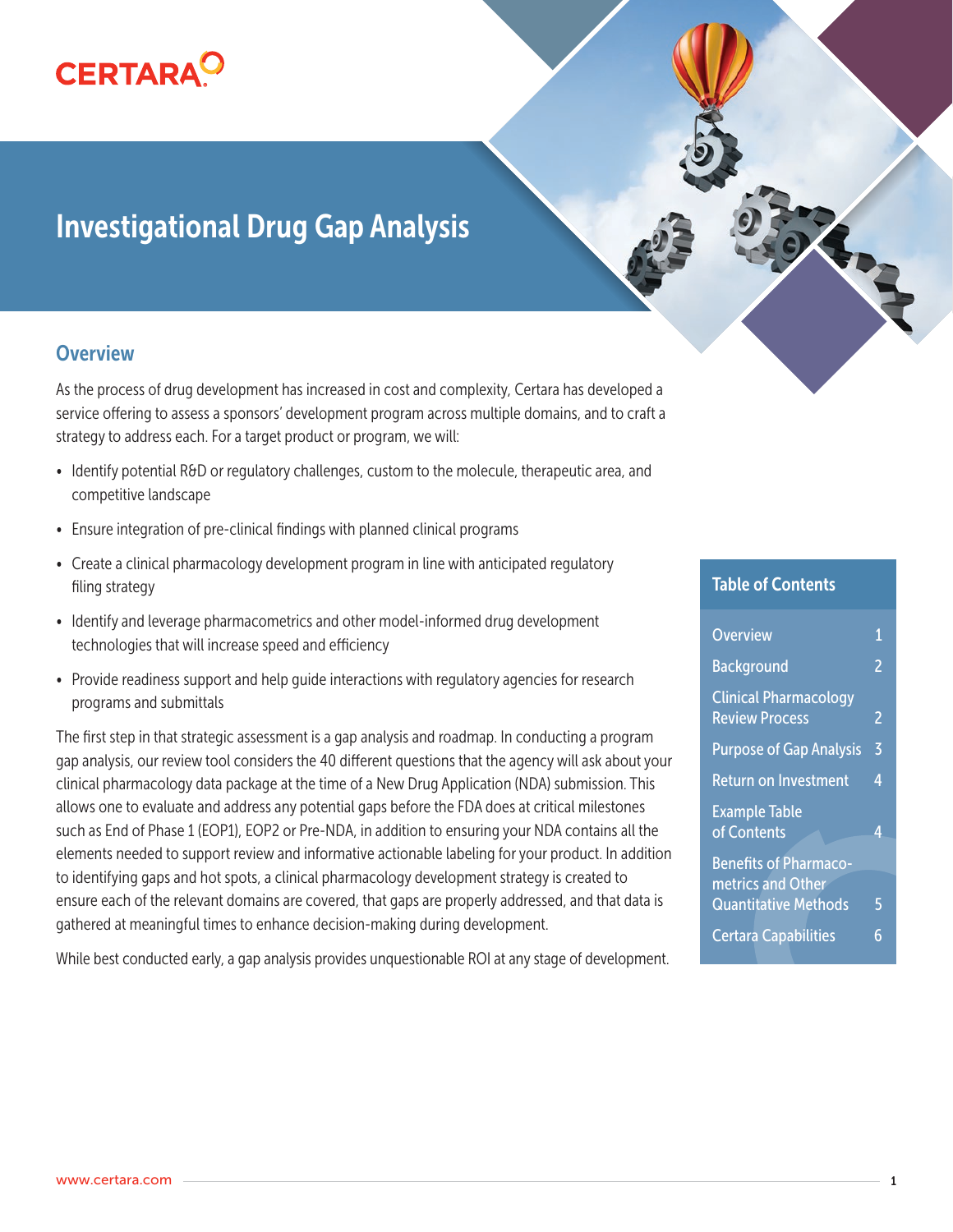

#### **Background**

A recent paper, authored by a group from the US FDA, academia, and industry clearly articulated a number of areas in which clinical pharmacology methods and quantitative framework can help improve the efficiency of drug development and evaluation.1 That paper, "Improving the Tools of Clinical Pharmacology: Goals for 2017 and Beyond," points to the limitations in drug development as the result of scientific challenges to predicting efficacy and safety or characterizing sources of response variability for a drug compound at early, less expensive stages of discovery.

The field of clinical pharmacology can help stakeholders address these challenges and improve decision-making at critical drug development milestones, whether early in proof-of-concept phases (pre-clinical through 2a) or in the later stages where a more robust risk and efficacy profile are established (2b through 3). The tools, methods, and frameworks (eg, mechanistic or quantitative) of clinical pharmacology span distinct sub-specialties and can have a significant impact at the interface of these non-clinical and clinical phases. They can greatly reduce uncertainty related to therapeutic targets, dosing, and patient populations in which the novel compound may have the most efficacy.1

|                | MANUAL OF POLICIES AND PROCEDURES                                                 |                          |
|----------------|-----------------------------------------------------------------------------------|--------------------------|
|                | CENTER FOR DRUG EVALUATION AND RESEARCH                                           | <b>MAPP 4000 4 Rev 1</b> |
|                | POLICY AND PROCEDURES                                                             |                          |
|                | OFFICE OF CLINICAL PHARMACOLOGY                                                   |                          |
|                | Good Review Practices: Clinical Pharmacology Review of New Molecular Entity       |                          |
|                | (NME) New Drug Applications (NDAs) and Original Biologics License Applications    |                          |
|                | (BLAs)                                                                            |                          |
|                | <b>TABLE OF CONTENTS</b>                                                          |                          |
|                |                                                                                   |                          |
|                |                                                                                   |                          |
|                |                                                                                   |                          |
|                |                                                                                   |                          |
|                | PROCEDURES 4                                                                      |                          |
|                |                                                                                   |                          |
|                |                                                                                   |                          |
|                | EFFECTIVE DATE<br>CHANGE CONTROL TABLE                                            |                          |
|                | ATTACHMENT 1.                                                                     | $\sim$                   |
|                | OCPAINE NDA AND ORIGINAL BLA INTEGRATED.                                          |                          |
|                |                                                                                   | ń,                       |
|                | ATTACHMENT?<br>OVERVIEW OF OCP INTEGRATED REVIEW                                  |                          |
|                |                                                                                   |                          |
|                | ATTACHMENT 3 8                                                                    |                          |
|                |                                                                                   | 17                       |
|                | ATTACHMENT 4<br>A GUIDE FOR LABELING ISSUE IDENTIFICATION  17                     |                          |
|                | ATTACHMENT 5                                                                      | 19                       |
|                | AN ILLUSTRATIVE EXAMPLE OF SUMMARY OF<br>GENERAL CUNICAL PHARMACOLOGY AND         |                          |
|                |                                                                                   | 10                       |
|                |                                                                                   |                          |
| <b>PURPOSE</b> |                                                                                   |                          |
|                |                                                                                   |                          |
|                | · This MAPP and its attachments establish good review practices (GRPs) for Office |                          |
|                | of Clinical Pharmacology (OCP) reviews of NME NDAs and original BLAs.             |                          |
|                | • This MAPP is one in a series of MAPPs designed to document GRPs for review      |                          |
|                | staff in accordance with MAPP 6025.1 Good Review Proctices                        |                          |
|                |                                                                                   |                          |
|                |                                                                                   |                          |
|                |                                                                                   |                          |
|                |                                                                                   |                          |
|                |                                                                                   |                          |
|                |                                                                                   |                          |
|                |                                                                                   |                          |
|                | Originating Office: Office of Clinical Pharmacology<br>Effective Date: 09/23/2016 | Page 1 of 20             |

As clinical pharmacology comprises about 50% of a drug label, its importance in drug development and inherent clinical decision-making is undisputed—its principles guide the Certara gap analysis.

#### Clinical Pharmacology Review Process

FDA's Center for Drug Evaluation and Research, Office of Clinical Pharmacology (OCP) recently updated its Manual of Policies and Procedures (MAPP) Good Review Practices for New Molecular Entities (NME), New Drug Applications (NDAs), and Original Biologics License Applications (BLAs). The MAPP is a guide to be used by all OCP reviewers during the NDA and BLA review process, includes guiding principles for the OCP integrated review, specific templates and sections for review, a guide for labeling issue identification, and a clinical pharmacology and pharmacometric summary table.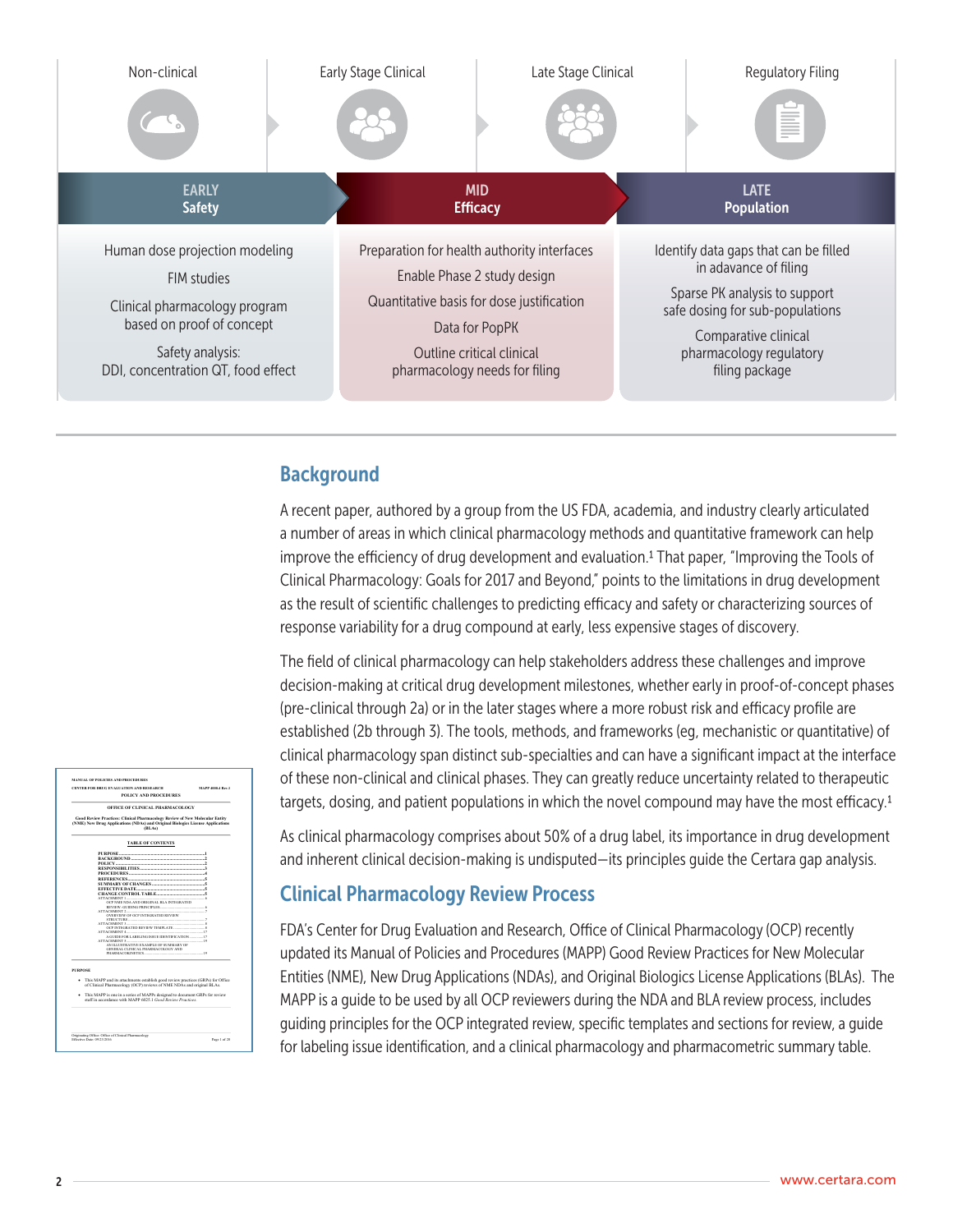Clinical pharmacology is a multidisciplinary science. OCP reviews of NME NDAs and original BLAs are, therefore, expected to synthesize information from a variety of relevant areas including drug disposition, pharmacology and biomarkers, quantitative methods, drug safety, drug efficacy, pharmacotherapy, and clinical trial methods to inform regulatory decisions (eg, approvability, labeling, post-approval requirements, and product lifecycle management).

The OCP review is issue-driven and assesses information in the applicant's submission along with previously established knowledge to address dose selection and optimization, therapeutic individualization, and benefit/risk balance for the general population and for subpopulations. The OCP review also identifies any critical gaps in the understanding of conditions for optimal therapeutic use, and recommends studies that can address those gaps. OCP recommendations are guided by established and evolving regulatory policies and practices.2

#### Purpose of Gap Analysis

Certara will create a clinical pharmacology and pharmacometrics roadmap that prioritizes needs, provides strategic direction, identifies gaps, assesses risk/benefits, helps position the sponsor for successful interactions with regulators and other partners, and creates value. The strategic plan will be harmonized with the sponsor's overall clinical development plan and takes into consideration strategies to support breakthrough therapy applications and accelerated versus regular approval pathways. In all scenarios, the gap analysis and strategic plan identifies and mitigates risks which could become either decision-making hurdles during development or regulatory hurdles at the time of approval.

A gap analysis begins with evaluating all available data and information on the compound, including the Target Product Profile (TPP), Investigator's Brochure, clinical study plans, any regulatory meeting minutes, and all available non-clinical and clinical technical data. A gap analysis report will outline the clinical pharmacology program needs, assess which dedicated studies are needed and why, and recommend the use of pharmacometrics and other quantitative methods to expedite timelines, reduce cost, and minimize clinical studies wherever possible.

Questions asked and answered in a gap analysis include:

- Will the completed or planned studies be adequate to support the OCP question-based review (QBR) and labeling?
- Are the data collected sufficient to support planned analyses?
- Does the quality of existing data, analyses, study designs, and overall clinical approach support the desired regulatory strategy?
- Are we leveraging the 'best' science and technology available?
- Does the data support the goals of the TPP?
- Is there more evidence needed? And if so, is the best way to obtain this evidence through standalone studies or through quantitative analyses?

The gap analysis summary report will provide the sponsor with a plan to address any clinical pharmacology gaps and recommend strategies for submitting a data package for regulatory approval. The gap analysis can be performed in early development, in advance of the IND submittal, in mid-development, either for the End of Phase 1 or End of Phase 2 meeting, or later in development, as a company gets ready to submit the NDA or BLA.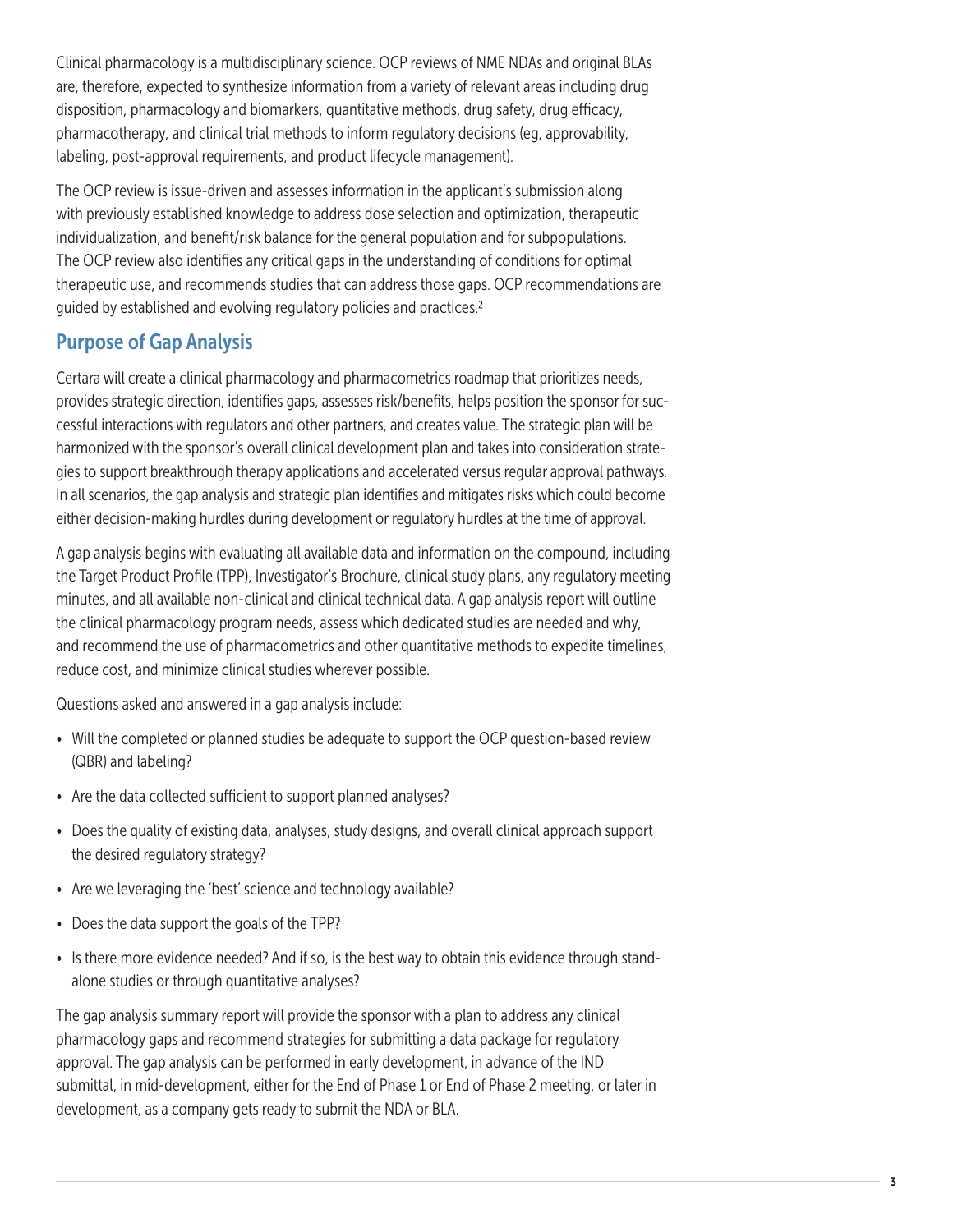#### Return on Investment (ROI) of Gap Analysis

A gap analysis provides a not only a roadmap for success but also translates model-informed drug development (MIDD) into the decision-making process and identifies ways to either support or supplant clinical studies. The areas for which MIDD can be leveraged include drug-drug interaction (DDI) strategy, the approach to support dose justification based on pharmacokinetic/ pharmacodynamic (PK/PD) and exposure response, the strategy to meet evolving requirements for QTc assessment, the plan for addressing special populations (renal/hepatic impairment), and opportunities for pharmacogenomics.

With 175 PhD, PharmD, MD consultants, and a staff of 550 professionals with years of development experience in FDA and in large and small pharma, Certara has the widest and deepest competencies available to perform these analyses. While maintaining regulatory standards, we identify ways to do things smarter and more efficiently, through better study design, and integration of MIDD and other technologies. Due to our expertise from having sat on both sides of the table at critical regulatory meetings, we are confident in our recommendations.

Typically, the ROI for this analysis is 10-20x, and frequently 50-100x or more, depending on the program. The ROI aligns to reduced study size, expedited timelines, and studies that can be replaced by MIDD. For example, our work in physiologically-based pharmacokinetics (PBPK) has facilitated the use of that technology to achieve more than 100 label claims without the need for clinical studies.

| <b>Section</b> | Title                                                                                                                                                                                                                                                         |
|----------------|---------------------------------------------------------------------------------------------------------------------------------------------------------------------------------------------------------------------------------------------------------------|
|                | Introduction                                                                                                                                                                                                                                                  |
| $\mathcal{P}$  | Overall Assessment and Recommendations                                                                                                                                                                                                                        |
| 2.1            | Gap Analysis and Considerations for Solutions<br>This section will outline for each clinical pharmacology item or analysis<br>expectation, the gap assessment and a complete recommendation for solving<br>the gap during development including the timeline. |
| 2.2            | Suggested Timeline(s)<br>Timelines for recommended studies or analyses will be summarized as<br>requested via a Gantt chart or other methods.                                                                                                                 |
| 3              | Supportive Information and Background Review                                                                                                                                                                                                                  |
| 3.1            | <b>Information Reviewed</b><br>List of information provided by the client or accessed (ie, competitors) will be<br>listed in tabular format.                                                                                                                  |

#### Example Gap Analysis Format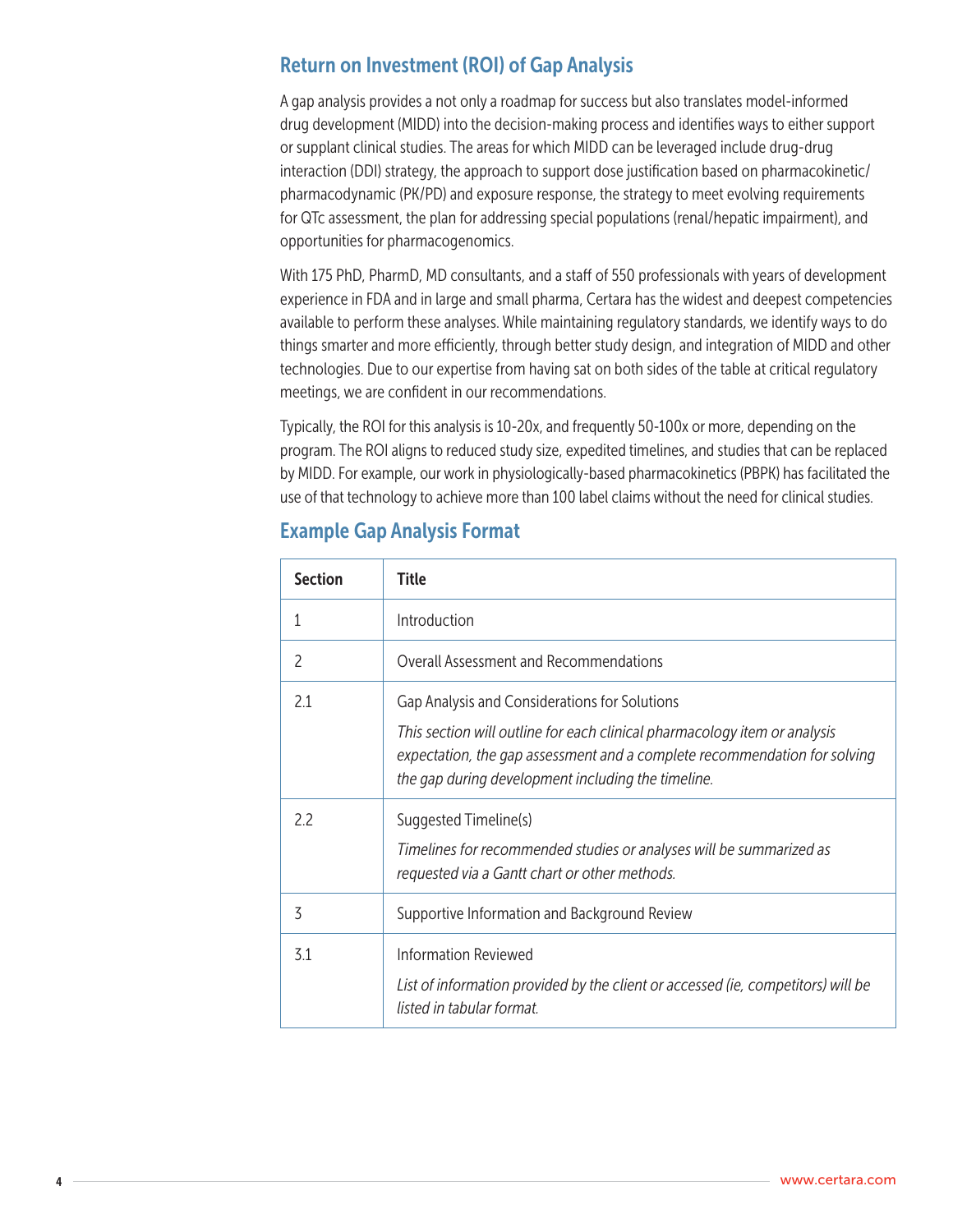| 3.2 | Summary of Clinical Development<br>Review of the clinical efficacy and safety program including expert analysis of:<br>• Approval strategy<br>• Dose justification<br>• Pediatric development                                                                                                                                                                                                                                                                                                                                                                                                                                                                                                                    |
|-----|------------------------------------------------------------------------------------------------------------------------------------------------------------------------------------------------------------------------------------------------------------------------------------------------------------------------------------------------------------------------------------------------------------------------------------------------------------------------------------------------------------------------------------------------------------------------------------------------------------------------------------------------------------------------------------------------------------------|
| 3.3 | Summary of Clinical Pharmacology<br>Review of the clinical pharmacology program including (but not limited to) the<br>expert analysis of the following items:<br>• Single and multiple dose PK and dose proportionality<br>Effect of food and dosing recommendations for labeling<br>٠<br>• Bioavailability and formulation bridging (as needed)<br>In vitro and in vivo DDI's including opportunities to integrated PBPK<br>$\bullet$<br>modeling to avoid DDI studies<br>Specific populations: renal impairment, hepatic impairment,<br>$\bullet$<br>pediatrics, geriatrics<br>QT prolongation<br>• Pharmacogenomics<br>• PD and safety biomarkers<br>• Population PK and exposure-response (safety, efficacy) |
| 4   | <b>Regulatory Assessment</b><br>Review of any relevant agency correspondence to understand expectations<br>and overall tone for the products development program.                                                                                                                                                                                                                                                                                                                                                                                                                                                                                                                                                |
| 5   | Appendices                                                                                                                                                                                                                                                                                                                                                                                                                                                                                                                                                                                                                                                                                                       |

## Benefits of Pharmacometric and other Quantitative Methods

Pharmacometric analyses are a key component of each question in the OCP QBR and are used to provide:

- Support of drug activity
- Identify subsets of patients with notably large treatment benefits or favorable risk/benefit balance or a drug with significant toxicity or otherwise marginal average treatment effects.
- Support of a single adequate and well-controlled clinical trial using dose-response and/or exposure-response trends
- Support dosing regimen
- Identify intrinsic factors that influence exposure and/or PD of the drug
- Support dose management strategy based on modeling and simulation
- Justify dosing for subgroups and specific covariates (age, weight, renal/hepatic)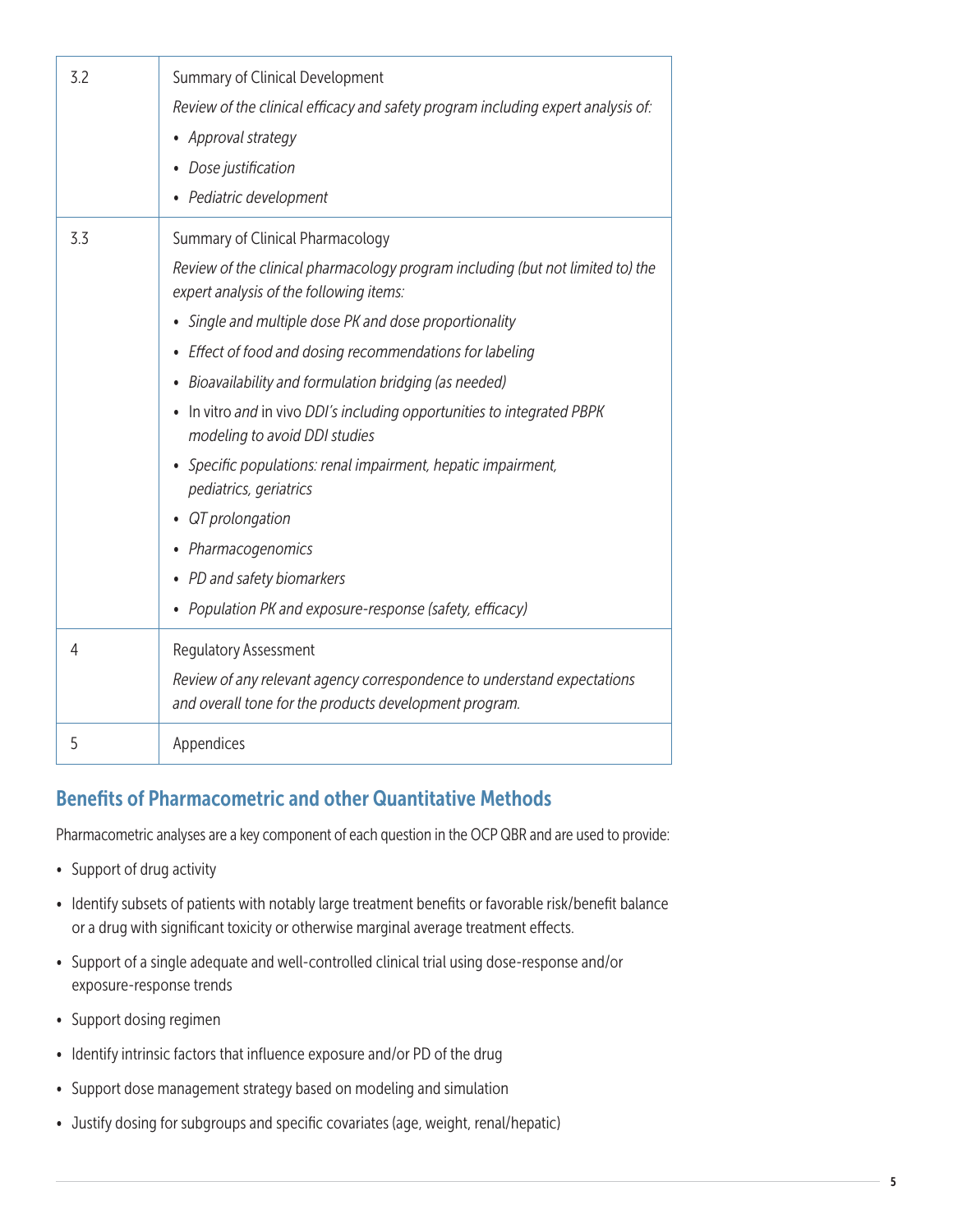### Certara Capabilities Supporting Gap Analyses Findings

To quote Janet Woodcock, Director of CDER, "Modeling and simulation (M/S) tools for drug exposure and its response have been useful in both pre- and post-market settings when questions related to safety and efficacy of therapeutic products arise. Some recent examples where M/S has served as a useful predictive tool include dose selection for pivotal trials, dosing in select populations such as pediatrics, optimization of dose and dosing regimen in a subset patient population, prediction of efficacy and dosing in an unstudied patient population in clinical trials, characterizing exposure and dose-related QT interval prolongation, and using physiologically-based pharmacokinetic modeling in predicting drug-drug interactions."3



Certara applies a programmatic discipline to each engagement, providing the data and regulatory science backbone with regard to safety, efficacy, risk/benefit, and comparative effectiveness.

> Understanding and selecting the correct tool to answer key drug development questions and optimize decision-making is key. Certara will leverage the widest portfolio of options in performing a gap analysis and recommending a strategic roadmap.

• Drug Development and Regulatory Strategy Consulting: As the industry migrates from a 'best in class' to a 'best in value' perspective, sponsors' scientific, regulatory and commercial strategies must be well-aligned. Certara delivers an integrated decision support system focused on increasing confidence, understanding all levers of safety and efficacy, optimizing cost and development time, and guiding development using model-informed drug discovery and development (MID3).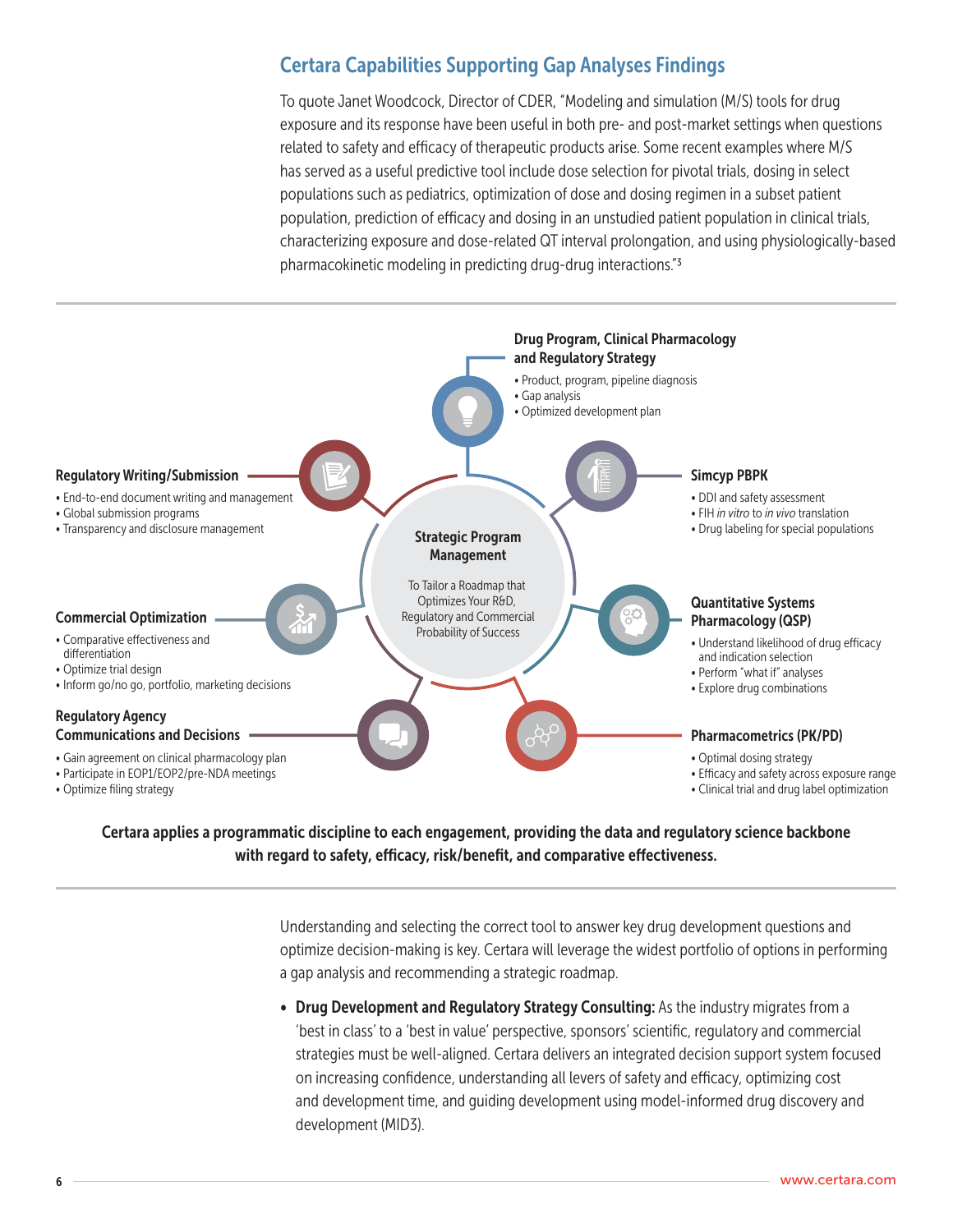- Pharmacometrics Modeling: Population PK, exposure-response and disease-state modeling are used to predict clinical outcomes, provide support for dose recommendations, justification and modification, assess trends for safety and efficacy across exposure ranges, and inform 'go/no go' decisions. Certara has built the largest and most diverse pharmacometrics modeling team with 150 PhD and MD scientists.
- PBPK: PBPK technology informs key R&D decisions related to clinical trial design, informs firstin-human dosing, formulation design, dosing in special populations, and predicts the likelihood of drug-drug interactions. Certara's Simcyp unit is the global leader in PBPK, with more than 100 label claims informed by its technology in the past few years.
- Clinical Pharmacology: Accounting for about 50% of a drug label, clinical pharmacology approaches can reduce late-stage attrition and increase pharma R&D productivity. Expertise in this discipline allows drug developers to reduce uncertainty related to therapeutic targets, dosing, and the patient populations in which the novel compound may have the most efficacy.
- Quantitative Systems Pharmacology (QSP): An emerging mechanistic modeling approach focused on target exposure, binding and expression. It is employed to identify biological pathways and disease determinants. Certara recently launched a QSP consortium focused on immunogenicity.
- Quantitative Systems Toxicology (QST): QST modeling combines toxicity and 'omics' data to focus on modes of action and adverse outcome pathways. Certara is integrating QSP and QST to simultaneously assess efficacy, safety, and therapeutic index.
- Model-based Meta-analysis (MBMA): Proprietary curated databases of publicly available trial information are used to develop models that compare a drug's effectiveness against competitor products, optimize clinical trials, scale from biomarker to endpoint, and inform marketing decisions.
- Strategic Regulatory Writing and Communications: A rigorous, quality-driven process of regulatory documentation and communications support is employed from discovery through to life-cycle management. Certara's Synchrogenix team has 200 writers with expertise in global submittals, and the development of regulatory briefing packages for clinical agency meetings.

#### **References**

1. Zineh, et al. "Improving the Tools of Clinical Pharmacology: Goals for 2017 and Beyond," *Clinical Pharmacology and Therapeutics*, January 2017

2. FDA Office of Clinical Pharmacology, Manual of Policies and Procedures, Good Review Practices: Clinical Pharmacology Review of New Molecular Entity (NME), New Drug Applications (NDA), and Original Biologics License Applications (BLAs), September 2016

3. A Parekh et al, Catalyzing the Critical Path Initiative: FDA's Progress in Drug Development Activities, *Clinical Pharmacology & Therapeutics*, March 2015